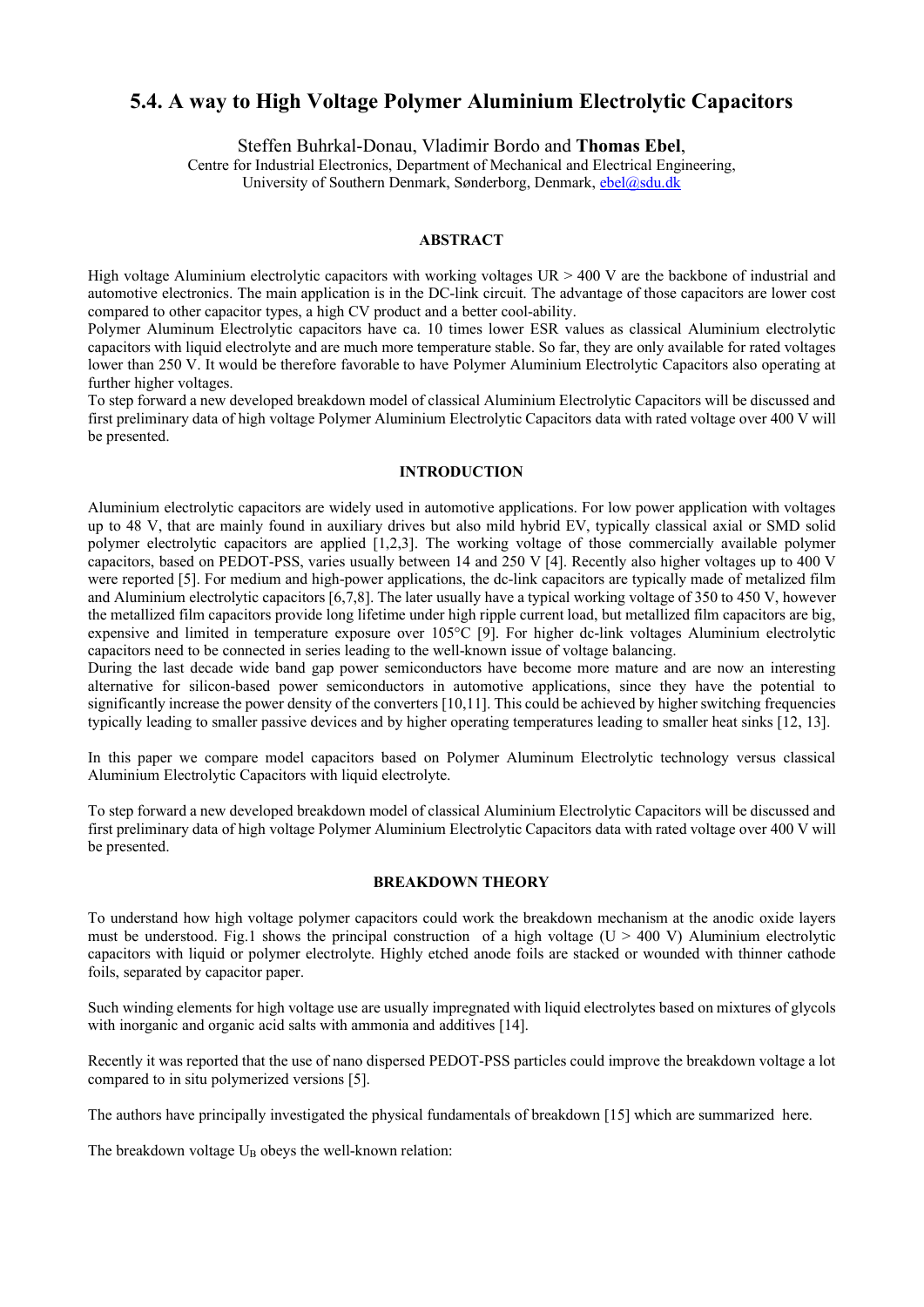$$
U_B = a_B + b_B \log \rho \tag{1}
$$

where  $\rho$  is the electrolyte resistivity and the coefficients a<sub>B</sub> and  $b_B$  are constant for a given metal and electrolyte composition. This dependence can be derived from first principles basing on the electron band diagram for the metaloxide-electrolyte system (Fig. 2) [15]. According to the microscopic theory, the coefficients  $a_B$  and  $b_B$  are related with the parameters of the Freundlich adsorption isotherm

$$
A = \alpha C^{\beta} \tag{2}
$$

where A is the surface number density of the anions adsorbed at the electrode and C is the volume number density of the same anions in the bulk electrolyte. The latter quantity in turn determines the electrolyte conductivity. Here  $\alpha$  is an empirical constant and β is the adsorption exponent which may have any value between 0.1 and 0.7, depending on the concentration and the nature of the solute.

The theory of electrical breakdown in barrier anodic films in contact with an electrolyte allows one to consistently describe this phenomenon. The main points of this new theory are summarized in [15].



**Fig. 1** Winding element of a High Voltage electrolytic capacitor, composed of a highly etched anode foil (right below) and cathode foil (right, up) separated by capacitor paper (right middle). Poly winding elements could be impregnated by a classical liquid electrolyte and a polymer electrolyte.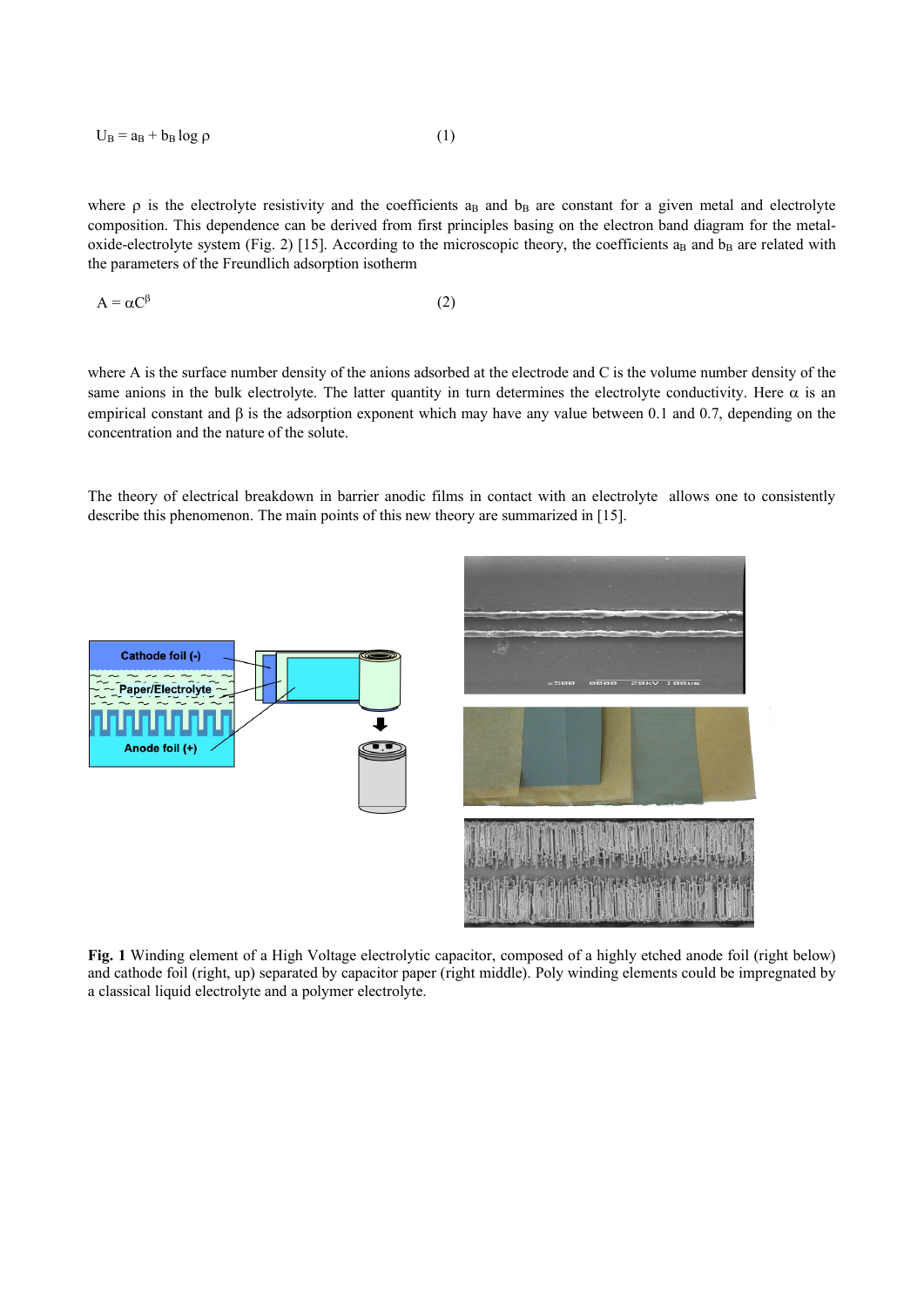

**Fig 2** Schematic electron band diagram of the metal-oxide-electrolyte system in an external electrostatic field (not to scale) [15]. The red line shows the potential barrier for electrons taking into account the image potential. (a) The electron tunneling into the oxide conduction band is blocked. The injection is determined by the thermionic current. (b) The tunneling channel is open. The injection occurs through both thermionic and tunneling currents.

# **COMPARISSON OF POLYMER ELECTROLYTIC VS LIQUID ELECTRIOLYTIC MODEL CAPACITORS**

To compare the electrical properties of polymer impregnated and liquid electrolyte impregnated capacitors stack model based capacitors were build (fig. 2) based on the principal construction described in fig. 1.



Fig. 2 Stack model capacitors with an overall projected area of 20 cm<sup>2</sup> were built up. Material sequence cathode foil, paper, anode foil, paper, cathode foil. The used materials where standard cathode, papers and anodes used for high voltage capacitors.

The obtained results of the measurements are summarized in table 1 and Fig. 3.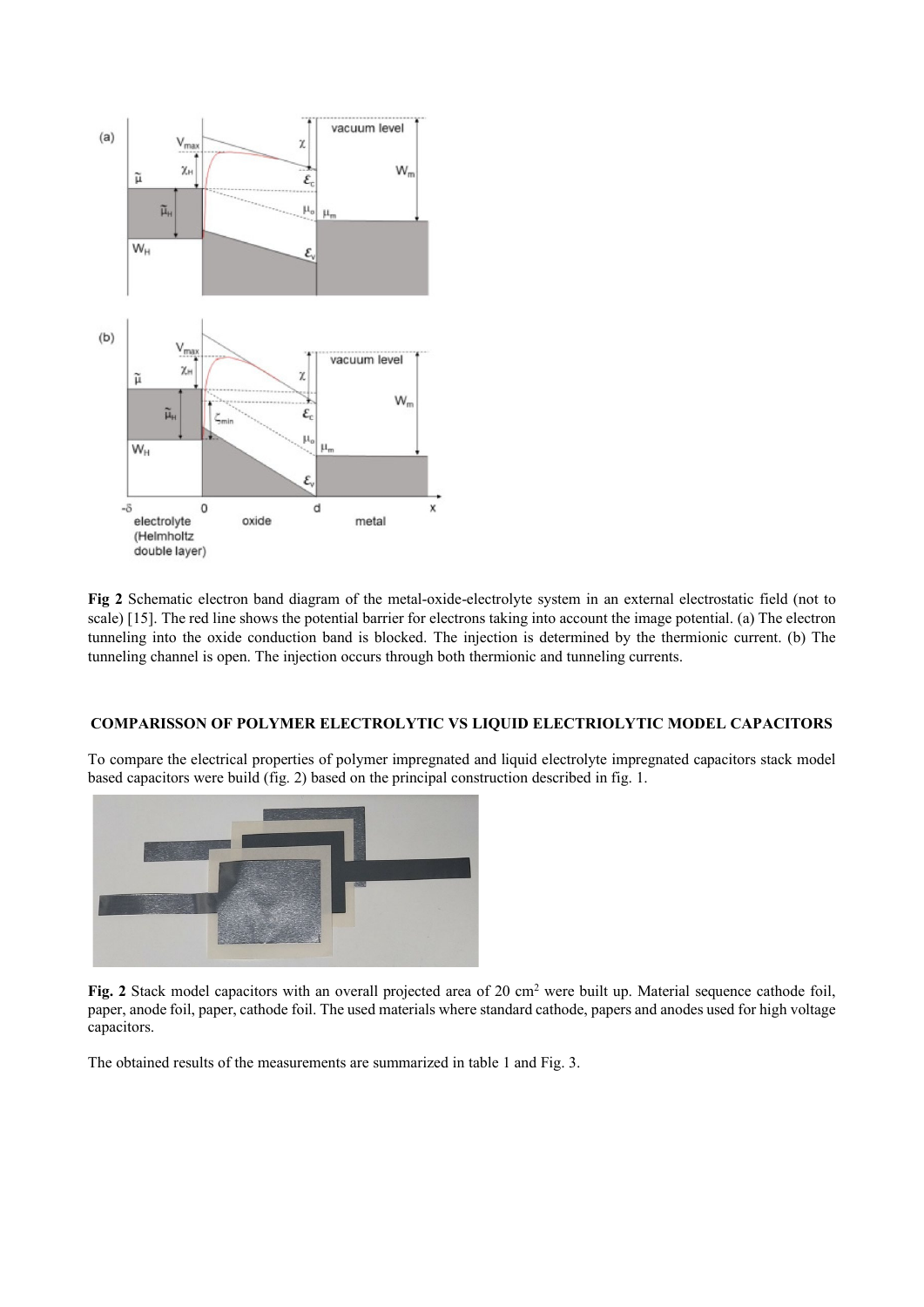**Table 1** Electrical properties of model capacitors Polymer impregnates stacks vs. liquid electrolytes (commercial available HV electrolyte from the company Tomiyama).



**Fig. 3** Frequency dependent measurement of the ESR of a liquid (upper line) and PEDOT PSS Polymer electrolytes at room temperature and at 150°C (lower lines). The high temperature measurement is slightly lower.

# **SUMMARY AND CONCLUSIONS**

A new breakdown model was presented. In case of conduction polymer anodic oxide interfaces the situation seems to be very different respect to liquid electrolytes, because smaller ions which could be incorporated into the oxide during the anodization process are missing here and could not serve anymore as sources of the injection current. Therefore, the breakdown model for conduction polymer anodic oxide interfaces must be elaborated more in detail.

The measured data of model capacitors shows that polymer electrolytic capacitors indicate a significant better ESR temperature and frequency behaviour compared to classical liquid electrolyse. Up to factor of 9 lower ESR values could be obtained. That means, that nine times higher ripple current loads at the same thermal loss could be expected. Such capacitors could also actively be cooled which is a significant advantage vs. metallized film capacitors.

The high frequency behaviour over 20 kHz and the high temperature stability over 125°C makes them best candidates for the application together with the new wide band gap semiconductor like GaN or SiC switching devices.

The temperature dependence of the ESR of the polymer electrolytes is very little compared to liquid electrolytes [1].

The measured breakdown voltage at 150°C for ca. 572 V makes the polymer electrolytes also best suited for high voltage high temperature applications.

However, in particular the leakage current behaviour, vibration resistivity, breakdown behaviour and endurance behaviour must still be investigated in more detail.